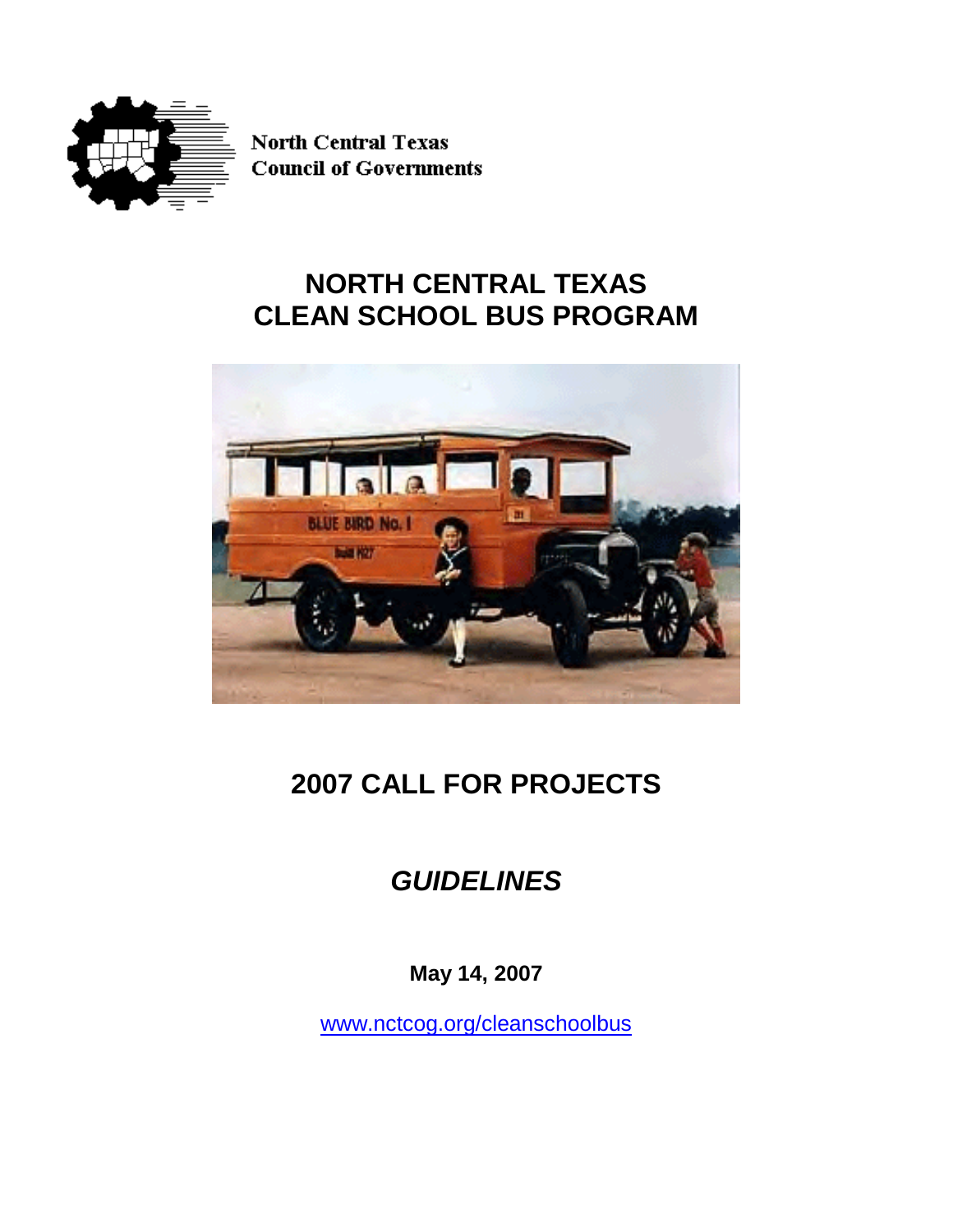## **INTRODUCTION**

The North Central Texas (NCT) Clean School Bus Program has been created to assist school districts and school bus operators in the North Central Texas region in reducing emissions and improving air quality. One segment of the program is providing financial assistance through a competitive call for projects for retrofitting, repowering and replacing older, high-polluting school buses. This call for projects is made possible in part by a grant from the U.S. Environmental Protection Agency (EPA) through the Blue Skyways Collaborative and is being administered by the North Central Texas Council of Governments (NCTCOG).

## **PURPOSE**

Nine counties in the North Central Texas region have been classified as moderate nonattainment for 8-hour ozone. This means these counties do not meet the National Ambient Air Quality Standard set forth by the U.S. EPA for this pollutant. Ozone is formed when Nitrogen Oxides (NOx) and Volatile Organic Compounds (VOC) mix in the presence of sunlight and heat. The region has a deadline of June 2010 to come into compliance with the ozone standard and numerous emission reduction measures are being implemented to reduce the emissions that contribute to ozone formation.

One of these measures is to reduce emissions from school bus fleets. The Texas Department of Transportation registration data from 2005 indicates there are close to 4100 school buses in the DFW nine-county nonattainment area which, when combined, emit over 2.45 tons per day of NOx and 0.16 tons per day of VOCs. Nearly 20 percent of school buses are over a decade old, meaning they pre-date current air pollution control requirements. The replacement, repower or retrofit of school buses with clean emissions technology would result in a significant reduction in pollutants and an improvement in air quality.

There is a strong need to reduce emissions from school buses in the North Central Texas area not only to improve air quality, but also to protect the health and wellbeing of school aged children. Health studies have concluded that children's health is considerably more at risk of being adversely affected by air pollution than that of adults. Numerous studies have been conducted regarding the effects of school bus exhaust pollution on children and the key findings include:

- 1) Pollution from the exhaust system of a school bus has a significant impact on the occupants inside the bus, particularly when the windows are up.<sup>1</sup>
- 2) Emissions from engine start-up are significantly less than the emissions produced from idling over a 10-mintue period.<sup>2</sup> Thus; anti-idling policies need to be strictly enforced by schools and school bus operators.

The 2007 Call for Projects is intended to provide grants to school districts and school bus operators through a competitive call to reduce emissions in the NCT region by retrofitting, repowering and replacing high-emitting buses.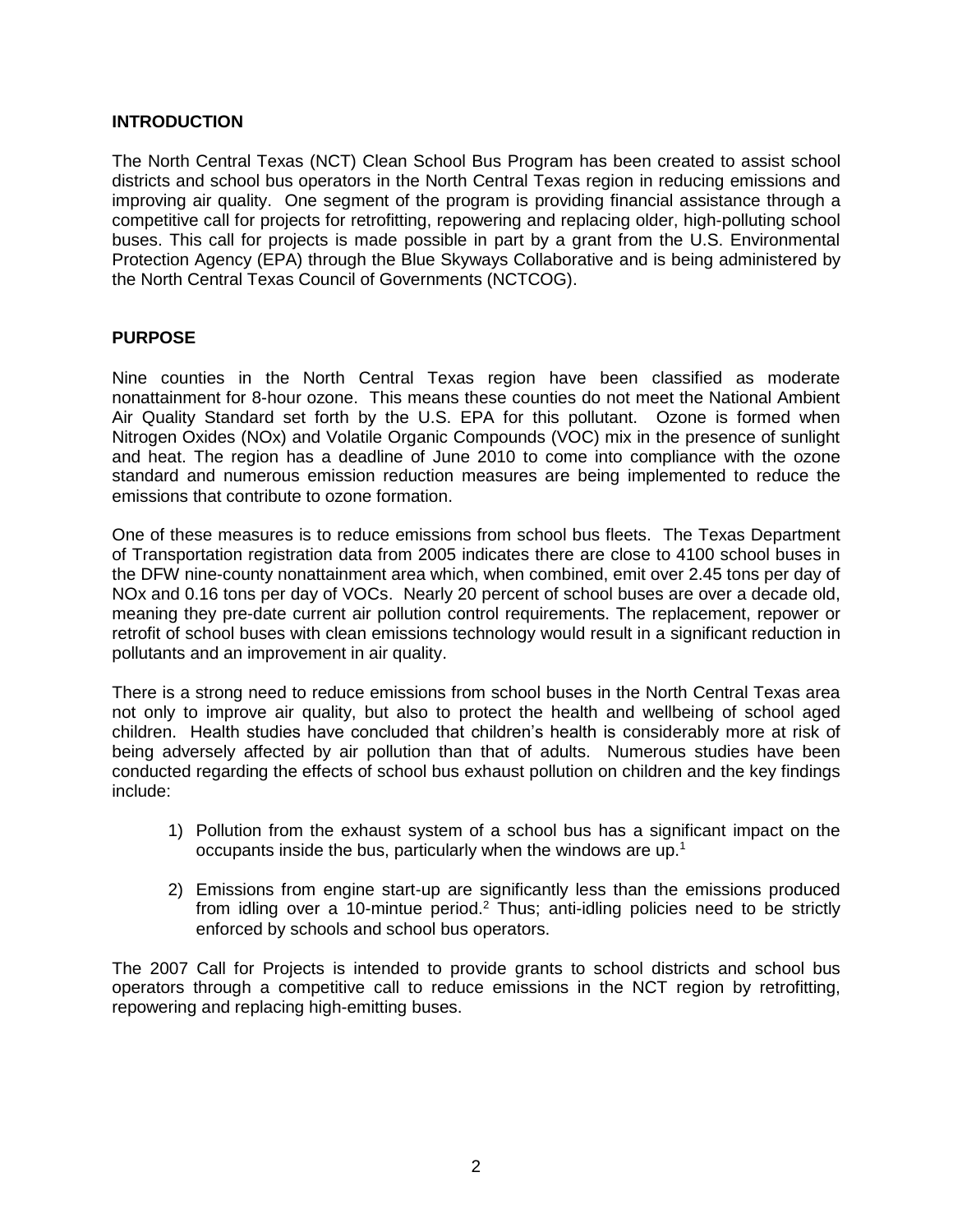#### **ELIGIBLE ENTITIES**

This call is open to all school districts and school bus operators in the NCTCOG 16-county service area that have adopted the Clean Fleet Vehicle Policy approved by the NCTCOG Regional Transportation Council (RTC). The NCTCOG 16-county service area includes the counties of:

| <b>Collin</b> | <b>Dallas</b> | <b>Denton</b>  | <b>Ellis</b>   |
|---------------|---------------|----------------|----------------|
| Erath         | Hood          | Hunt           | <b>Johnson</b> |
| Kaufman       | Navarro       | Palo Pinto     | <b>Parker</b>  |
| Rockwall      | Somervell     | <b>Tarrant</b> | Wise           |

Counties in **BOLD** are classified as "Nonattainment" for the pollutant ozone and those not in bold are classified as "Attainment". School buses that operate primarily within nonattainment counties may be given greater consideration in the scoring process. Only 20 percent the total funding may be administered in the seven counties classified as attainment.

The Clean Fleet Vehicle Policy is a model ordinance that addresses ways fleets can have a positive impact on air quality through vehicle acquisition, maintenance, operations, and compliance verification. This also includes restrictions on vehicle idling and requirements for driver training. Policy adoption must occur prior to the closing of this call for projects. Adoption includes submitting a signed copy of the policy to NCTCOG. Entities that have adopted the policy must be in compliance with all policy requirements, including annual reporting, in order to be eligible for funding. For more information on the Clean Fleet Vehicle Policy, or to check your organization's status, please visit: [www.nctcog.org/fleetpolicy.](http://www.nctcog.org/fleetpolicy)

## **ELIGIBLE PROJECTS**

Vehicles must be classified as a school. Each project must result in a 25 percent or greater reduction of NOx. Particulate Matter (PM) emissions reductions will be considered in the scoring process, with NOx being the primary emphasis area due to being a precursor to ozone formation. This call is fuel and technology neutral.

Eligible projects include:

**Vehicle Replacement** - replacement of a school bus with a new or newer model year school bus.

**Engine Repower** - replacement of an existing engine with a certified new, rebuilt, or remanufactured engine.

**Engine Retrofit** - add-on of emission control equipment to the existing engine or school bus. Technologies must be EPA or California Air Resources Board (CARB) verified.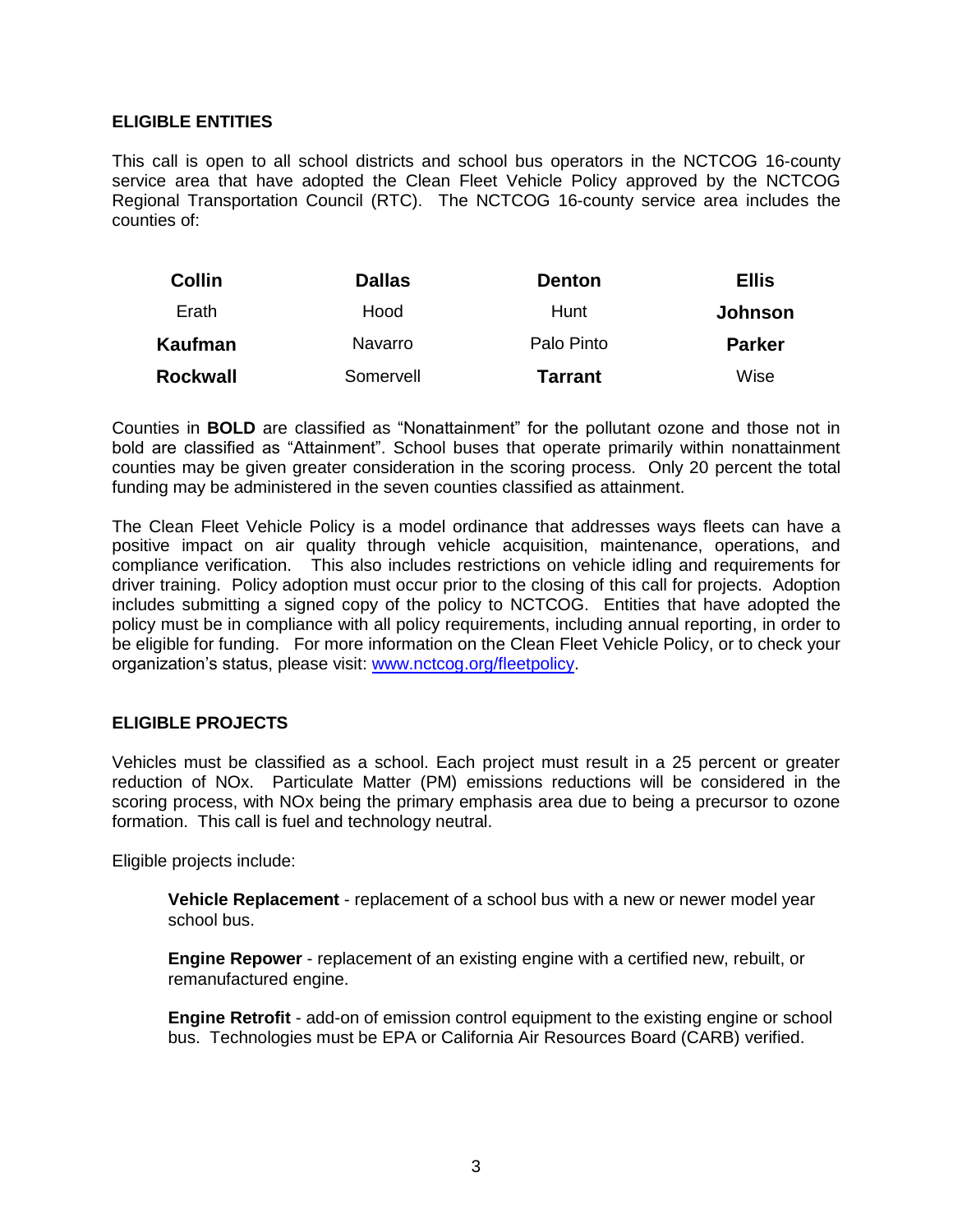Funding awards may not exceed a set percentage of the total cost of the project depending on project type. A cap on the maximum allowable funding is applicable as follows:

Vehicle Replacement Projects – 45% Engine Repower Projects – 50% Engine Retrofit Projects – 80%

A list of all approved retrofit technologies can be found at:

EPA - [www.epa.gov/otaq/retrofit/retroverifiedlist.htm](http://www.epa.gov/otaq/retrofit/retroverifiedlist.htm) CARB - [www.arb.ca.gov/diesel/verdev/vt/cvt.htm](http://www.arb.ca.gov/diesel/verdev/vt/cvt.htm)

Current as of May 14, 2007, EPA and CARB verified technologies with a reduction in NOx emissions of 25 percent or greater are listed in Table 1.

| Table 1: Verified Retrofit Technologies with NOx Emissions Reductions<br><b>25 Percent or Greater</b> |                                                                                                                                                                     |                                                                                                                                                                                                            |           |                                    |  |  |  |
|-------------------------------------------------------------------------------------------------------|---------------------------------------------------------------------------------------------------------------------------------------------------------------------|------------------------------------------------------------------------------------------------------------------------------------------------------------------------------------------------------------|-----------|------------------------------------|--|--|--|
| <b>Manufacturer</b>                                                                                   | <b>Technology</b>                                                                                                                                                   | <b>Applicability</b>                                                                                                                                                                                       | <b>PM</b> | <b>Reduction (%)</b><br><b>NOx</b> |  |  |  |
| <b>Cleaire</b><br>Longview                                                                            | Lean NO <sub>x</sub><br>Catalyst and DPF                                                                                                                            | 1993-2003 model year on-road;<br>15 ppm sulfur diesel.                                                                                                                                                     | 85        | 25                                 |  |  |  |
| <b>International</b><br>Truck &<br><b>Engine Corp.</b>                                                | <b>Green Diesel</b><br>Technology-Low<br><b>NO<sub>x</sub></b> Calibration<br>plus Diesel<br>Oxidation<br>Catalyst with<br><b>Ultra Low Sulfur</b><br>Diesel (ULSD) | Highway, light heavy-duty, 4 cycle,<br>Navistar/International engines,<br>model years 1999 - 2003 in the<br>following families: XNVXH0444ANA,<br>YNVXH0444ANB, 1NVXH0444ANB,<br>2NVXH0444ANB, 3NVXH0444ANB | $0$ to 10 | 25                                 |  |  |  |
| <b>Johnson</b><br><b>Matthey EGRT</b>                                                                 | <b>EGR/DPF</b>                                                                                                                                                      | 2000 International DT-466, 2000<br>Cummins ISM 2001 Cummins ISB,<br>1998-2002 Cummins ISC, 2001<br>Cummins ISL, 2001 MY DDC - 50,<br>and 2001 DDC - 60. on-road; 15<br>ppm sulfur diesel.                  | 85        | 40                                 |  |  |  |

Due to more stringent emissions controls on newer engines, school buses with engines manufactured prior to 1993 are best candidates for vehicle replacement or engine repower. Vehicles with engines manufactured after 1993 are candidates for vehicle replacement, engine repower, and retrofit. Emission standards for on-road heavy-duty vehicles are given in Table 2.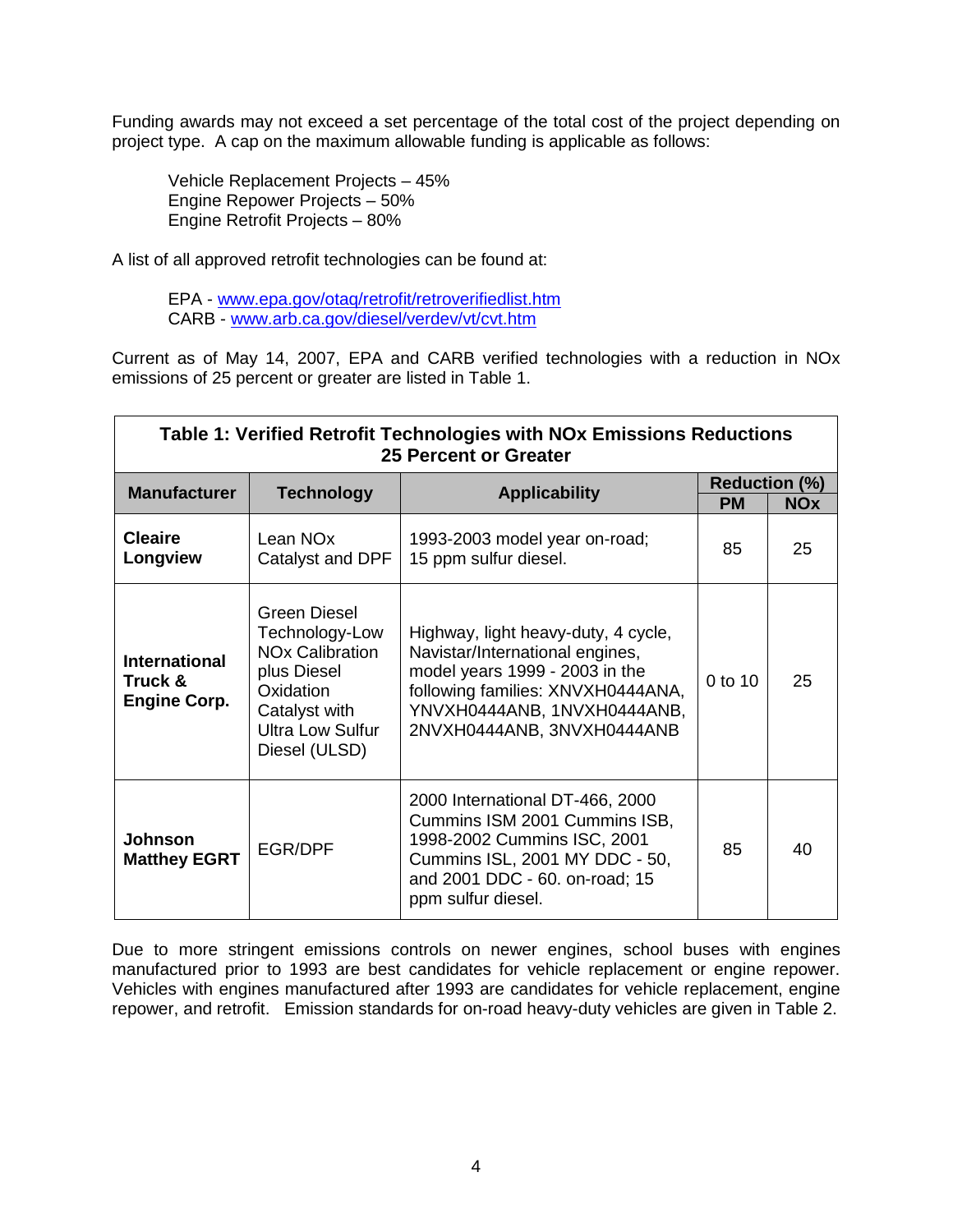| Table 2: On-Road Heavy-Duty CI Engines NOx Emission Standards                                                                                             |                                                                          |  |  |  |
|-----------------------------------------------------------------------------------------------------------------------------------------------------------|--------------------------------------------------------------------------|--|--|--|
| <b>Year of Manufacture</b>                                                                                                                                | <b>Diesel Engines Emission Standard</b><br><b>NOx Only</b><br>(g/bhp-hr) |  |  |  |
| 1989 and earlier                                                                                                                                          | 10.7                                                                     |  |  |  |
| 1990                                                                                                                                                      | 6.0                                                                      |  |  |  |
| 1991-1997                                                                                                                                                 | 5.0                                                                      |  |  |  |
| 1998-2003*                                                                                                                                                | 4.0                                                                      |  |  |  |
| 2004-2006*                                                                                                                                                | $2.375 - 4.0$                                                            |  |  |  |
| 2007-2010*                                                                                                                                                | $0.2 - 2.375$                                                            |  |  |  |
| * Due to engine phase-in schedules, any application request for a 2003 or newer engine must<br>include a family engine code to determine emissions level. |                                                                          |  |  |  |

## **REQUIREMENTS**

Projects must be implemented between November 2007 and September 2009. It is not NCTCOG's intention to fund replacement projects that would have occurred through the normal attrition of vehicles and equipment or to provide funds for expanding a fleet. Therefore, projects must have a minimum activity life of five years and a maximum of ten years, meaning the replacement, repower or retrofit activity would not have occurred without the financial assistance provided for this number of years. School buses must continue to operate within the counties of operation stated in the application for the entire approved activity life of the grant.

## **VEHICLE AND ENGINE DISPOSTION**

Vehicles and engines being replaced must be rendered permanently inoperable and disposed of in an environmentally responsible manner. This includes drilling a hole in the engine block, cutting the frame of the chassis, and recycling salvageable materials. Documentation of disposition, including before and after photographs, will be required upon request for reimbursement.

| <b>Task</b>                                      | <b>Estimated Timeframe</b>     |
|--------------------------------------------------|--------------------------------|
| <b>Call for Projects Opens</b>                   | May 14, 2007                   |
| Workshop                                         | May 22, 2007                   |
| <b>Call for Projects Deadline</b>                | June 22, 2007 - 5 p.m. CDT     |
| Evaluate & Select Proposals                      | June - July 2007               |
| <b>Announce Awarded Projects</b>                 | October 2007                   |
| <b>Technology Procurement &amp; Installation</b> | November 2007 - September 2009 |

#### **SCHEDULE**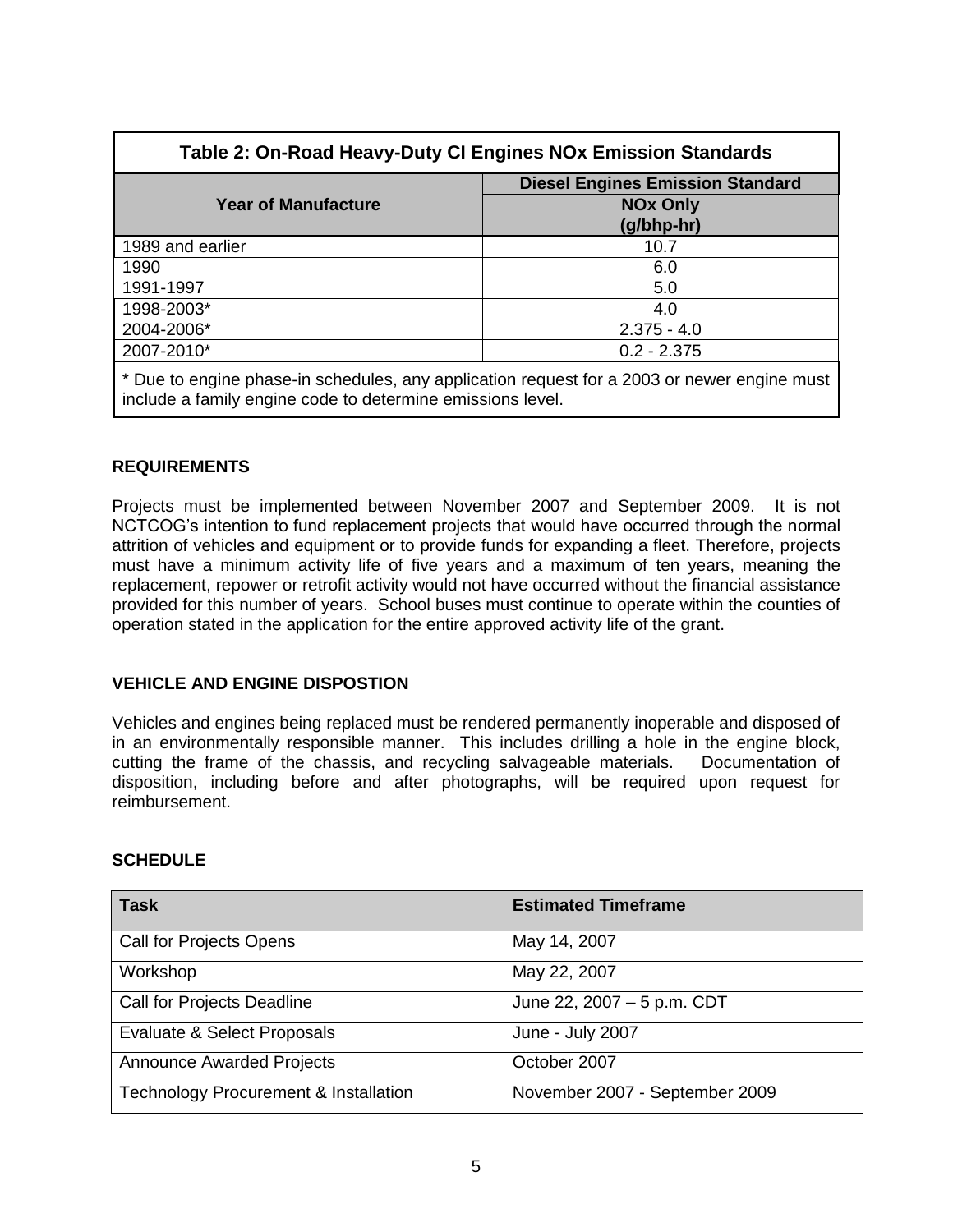## **APPLICATION PROCESS**

To apply for funding, applicants must submit a complete grant application, including bids for new vehicles and/or equipment. Application forms and other materials for the 2007 Call for Projects may be downloaded from the NCT Clean School Bus Program website at [www.nctcog.org/cleanschoolbus](http://www.nctcog.org/cleanschoolbus) or a hard copy may be obtained by contacting NCTCOG staff as indicated below in the *Contact Information* section of this document.

**[Applications](http://www.nctcog.org/trans/clean/schoolbus/index.asp?) must be received by 5 p.m. CDT on Friday, June 22, 2007.** In accordance with the call for projects procedures established by the Regional Transportation Council Bylaws, NCTCOG must have the submitted application "in hand" at the NCTCOG offices by the application deadline. Applications that are postmarked by the deadline do not constitute an on time application. In addition, supplemental information will not be accepted after the application deadline. Applicants are encouraged to submit their applications far enough in advance of the submission deadline to allow NCTCOG staff to review applications for completeness.

Submit three (3) hard copies and one (1) electronic copy (on compact disc) of the completed application to:

#### **Regular mail**:

North Central Texas Council of Governments Transportation Department Attn: Carrie Reese P.O. Box 5888 Arlington, Texas 76005-5888

or

## **Physical location**:

North Central Texas Council of Governments Transportation Department Attn: Carrie Reese 616 Six Flags Drive Centerpoint Two Arlington, Texas 76011

## **SELECTION CRITERIA**

Properly completed applications will be evaluated and ranked by NCTCOG staff based on the following items.

Factors that will be used to evaluate applications include:

- Date of Project Implementation and Completion (November 2007 August 2009)
- Adoption of Clean Fleet Vehicle Policy by 6/22/07
- Percent Time of Operation Within Nonattainment Area
- Cost Per Ton
	- o NOx (Primary Focus)
	- o PM (Secondary Focus)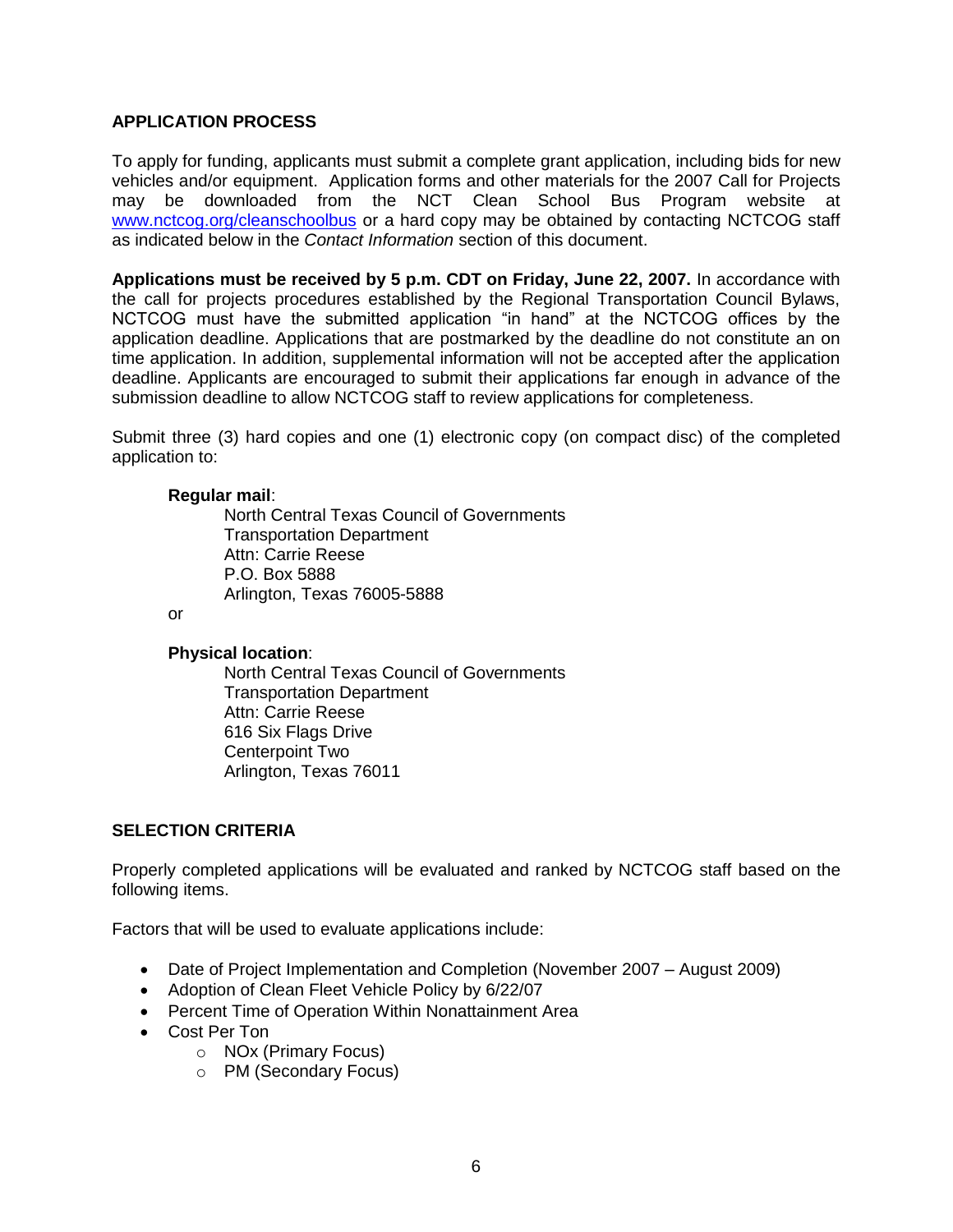Achieving the overall goals of the NCT Clean School Bus Program to advance the use of clean technologies, including the potential for the project to encourage others to use the technology and to result in the wider use of the technology in the region.

NCTCOG is not obligated to fund a proposal from an applicant that has demonstrated marginal or unsatisfactory performance on previous grants and contracts with NCTCOG and other state agencies. NCTCOG is not obligated to fund a proposal from an applicant based on a determination of the risks associated with the applicant, including the financial condition of the applicant and other risk factors as may be determined by NCTCOG.

Regardless of the scores and ranking assigned, NCTCOG may base funding decisions on other factors associated with best achieving the goals of the program, and NCTCOG is not obligated to select a project for funding. Additionally, NCTCOG may select parts of a proposal for funding and may offer to fund less than the dollar amount requested in a proposal.

## **GRANT ADMINISTRATION AND REIMBURSEMENT OF EXPENSES**

Successful applicants will be notified by phone or other means of their selection and the amount of grant funds that may be awarded. Entities selected to receive grant funding will be required to execute a contract with NCTCOG. All services or work carried out under a contract awarded as a result of this call for projects must be completed within the scope, time frames, and funding limitations specified by the contract. Upon signature and execution of the contract by NCTCOG, a copy of the executed contract will be returned to the applicant, at which time the grant will be considered awarded.

Grants will be made on a reimbursement basis for eligible expenses incurred and paid by the grant recipient. A cost may not be considered incurred until the grant-funded technology has been received and accepted by the grant recipient. Requests for reimbursement shall include documentation to show that the equipment has been received, the expenses have been incurred and paid by the grant recipient, and proper vehicle disposition has occurred.

Applicants that are successfully awarded funding through this call are obligated to fulfill the requirements of the contract.

## **REPORTING REQUIREMENTS**

Award recipients must fulfill the compliance verification requirements of the Clean Fleet Vehicle Policy.